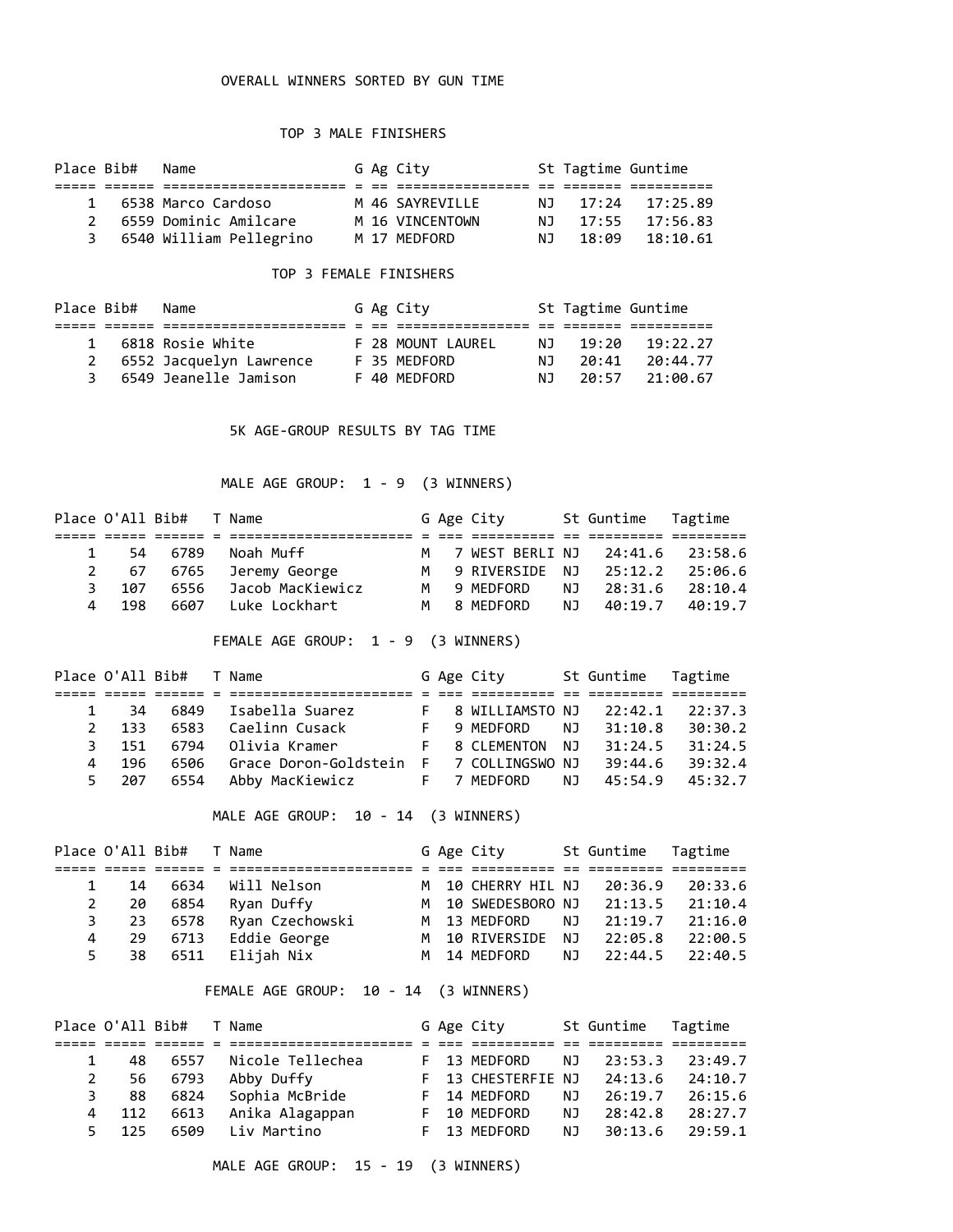|    | Place O'All Bib# |      | Name              |   | G Age City   |     | St Guntime | Tagtime |
|----|------------------|------|-------------------|---|--------------|-----|------------|---------|
|    |                  |      |                   |   |              |     |            |         |
|    | 4                | 6541 | John Ruona        |   | M 16 MEDFORD | ΝJ  | 18:27.4    | 18:25.8 |
| 2  | 5.               | 6561 | Shane Vostenak    |   | M 17 DFIRAN  | ΝJ  | 19:01.1    | 18:59.2 |
| 3  | 6                | 6701 | George Mihaileanu |   | M 15 MEDFORD | ΝJ  | 19:09.0    | 19:07.3 |
| 4  | 10               | 6702 | Will Kaminer      | M | 17 MFDFORD   | ΝJ  | 20:09.6    | 20:07.5 |
| 5. | 11               | 6519 | Aaron Caldwell    |   | M 19 MFDFORD | NJ. | 20:24.4    | 20:20.9 |

FEMALE AGE GROUP: 15 - 19 (3 WINNERS)

|    | Place O'All Bib# |          | T Name             |  | G Age City         |    | St Guntime Tagtime |                     |
|----|------------------|----------|--------------------|--|--------------------|----|--------------------|---------------------|
|    |                  |          |                    |  |                    |    |                    |                     |
|    | -28              | 6542     | Kate Ruona         |  | F 15 MEDFORD       | NJ | 22:03.3            | 21:59.6             |
| 2  | -47              | 6530     | Amanda McNally     |  | F 17 VINCENTOWN NJ |    | 23:42.4            | 23:32.8             |
| 3. | 60               | 6619     | Isabella Dekluyver |  | F 17 HADDONFIEL NJ |    | 24:33.2            | 24:26.1             |
|    |                  | 190 6777 | Eleni Glynos       |  | F 17 MOORESTOWN NJ |    |                    | $37:26.1$ $36:59.2$ |

MALE AGE GROUP: 20 - 29 (3 WINNERS)

|               | Place O'All Bib# |      | T Name          |  | G Age City         |     | St Guntime Tagtime |         |
|---------------|------------------|------|-----------------|--|--------------------|-----|--------------------|---------|
|               |                  |      |                 |  |                    |     |                    |         |
|               | 9                | 6569 | John Peterson   |  | M 23 MEDFORD       | NJ. | 20:17.9            | 19:52.6 |
| $\mathcal{P}$ | $22^{\circ}$     | 6851 | Kevin Fennimore |  | M 22 MOUNT EPHR NJ |     | 21:21.7            | 21:15.4 |
| ₹             | 41               | 6805 | Dan Franco      |  | M 25 RIVERSIDE NJ  |     | 23:08.8            | 23:05.6 |
|               | 74               | 6596 | Justin Schuman  |  | M 28 HUNTINGTON NY |     | 25:51.9            | 25:25.9 |
|               | 86.              | 6706 | Tom Fenton      |  | M 28 VINCENTOWN NJ |     | 26:05.9            | 25:49.3 |

FEMALE AGE GROUP: 20 - 29 (3 WINNERS)

|              | Place O'All Bib# |      | T Name            |  | G Age City         |     | St Guntime Tagtime |         |
|--------------|------------------|------|-------------------|--|--------------------|-----|--------------------|---------|
|              |                  |      |                   |  |                    |     |                    |         |
|              | - 24             | 6826 | Lindsey Krautwald |  | F 29 MOUNT ROYA NJ |     | 21:46.3            | 21:42.3 |
| $\mathbf{2}$ | 36               | 6640 | Kaitlin McGowan   |  | F 25 MEDFORD       | NJ. | 22:43.7            | 22:39.5 |
| 3.           | 40               | 6586 | Samantha Freas    |  | F 24 MEDFORD       | NJ. | 22:54.0            | 22:47.9 |
| 4            | 72               | 6507 | Abigail Doron     |  | F 29 MEDFORD       | NJ. | 25:24.9            | 25:18.8 |
|              | 5 85             | 6635 | Sam Klym          |  | F 28 MEDFORD       | NJ. | 26:06.0            | 25:49.1 |

MALE AGE GROUP: 30 - 39 (3 WINNERS)

|    | Place O'All Bib# |      | T Name          |  | G Age City         |     | St Guntime Tagtime |         |
|----|------------------|------|-----------------|--|--------------------|-----|--------------------|---------|
|    |                  |      |                 |  |                    |     |                    |         |
|    | -13              | 6595 | Jason Gray      |  | M 38 MEDFORD       | NJ. | 20:41.2            | 20:32.5 |
|    | -21              | 6592 | Kyle Reynolds   |  | M 31 MEDFORD       | NJ. | 21:37.0            | 21:11.3 |
| 3. | 49               | 6590 | Michael O'Brien |  | M 30 MOUNT LAUR NJ |     | 23:57.2            | 23:51.4 |
| 4  | 59               | 6532 | Michael Corsner |  | M 36 MEDFORD       | NJ. | 24:35.8            | 24:25.7 |
| 5. | 62               | 6605 | Robert Lockhart |  | M 37 MFDFORD       | NJ. | 25:06.8            | 24:46.5 |

FEMALE AGE GROUP: 30 - 39 (3 WINNERS)

|    | Place O'All Bib# |      | T Name           |  | G Age City         |     | St Guntime | Tagtime |
|----|------------------|------|------------------|--|--------------------|-----|------------|---------|
|    |                  |      |                  |  |                    |     |            |         |
|    | 1 77             | 6587 | Danielle Boyd    |  | F 30 VINCENTOWN NJ |     | 26:03.8    | 25:31.0 |
|    | 91               | 6850 | Ginger Keeble    |  | F 38 MEDFORD       | ΝJ  | 26:39.4    | 26:28.7 |
| 3. | 113              | 6594 | Jamie Megonigal  |  | F 35 MEDFORD       | NJ. | 28:40.0    | 28:31.4 |
| 4  | 115              | 6821 | Kelly Scapellato |  | F 37 VINCENTOWN NJ |     | 29:54.3    | 29:17.6 |
| 5. | 136              | 6621 | Belem Ojeda      |  | F 36 ATCO          | NJ. | 31:03.6    | 30:43.5 |

MALE AGE GROUP: 40 - 49 (3 WINNERS)

| Place O'All Bib# |  | T Name                 |  | G Age City                         | St Guntime Tagtime |  |
|------------------|--|------------------------|--|------------------------------------|--------------------|--|
|                  |  |                        |  |                                    |                    |  |
|                  |  | 1 15 6638 Rich Wojnar  |  | M 46 RIVERTON NJ 20:42.5 20:37.4   |                    |  |
|                  |  | 26 6825 Benjamin David |  | M 42 MOUNT LAUR NJ 22:01.6 21:57.3 |                    |  |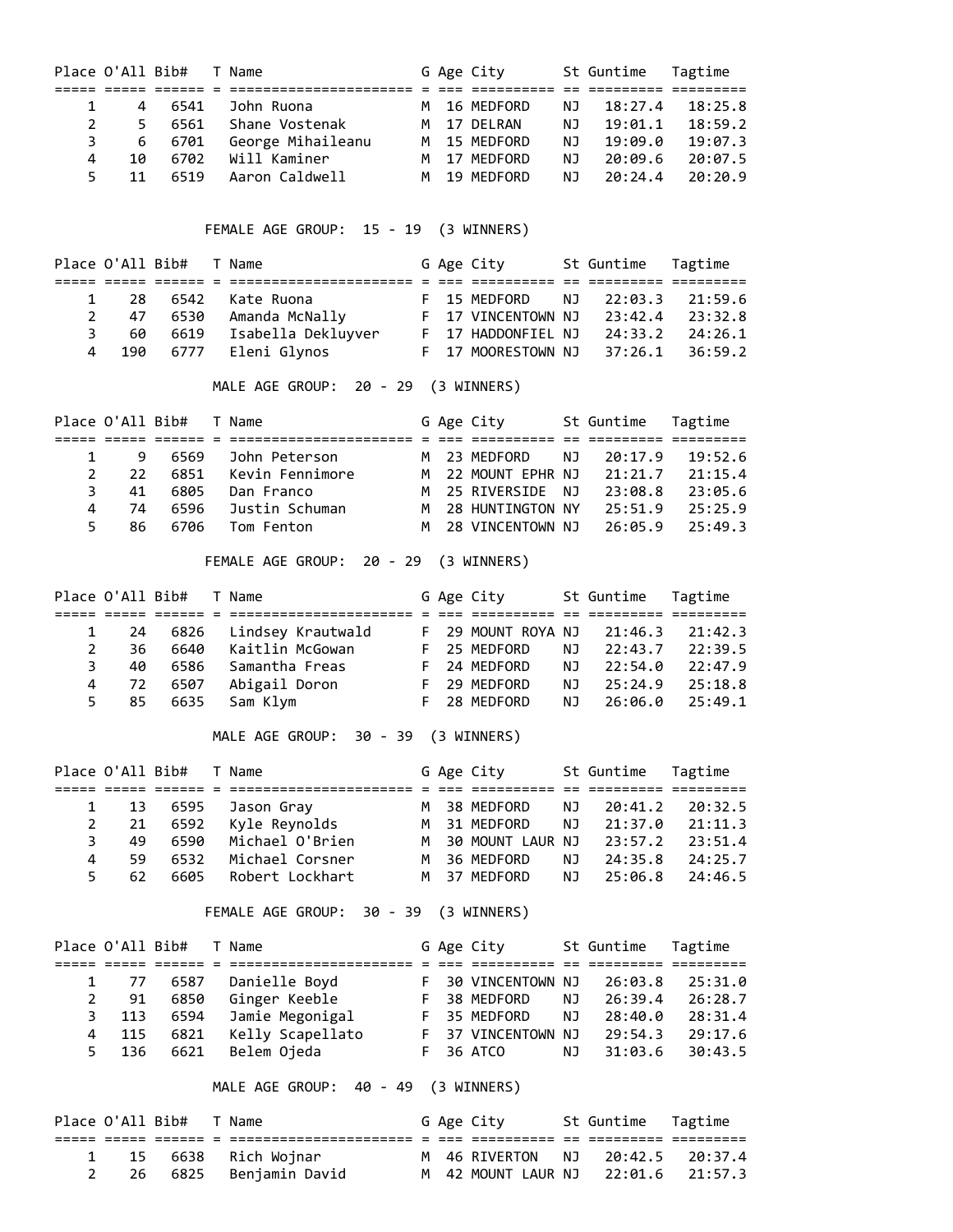|  | 3 32 6768 Derek Livingston |  | M 44 MEDFORD NJ 22:37.6 22:33.0    |  |  |
|--|----------------------------|--|------------------------------------|--|--|
|  | 4 52 6791 Don-Muff         |  | M 40 WEST BERLI NJ 24:41.6 23:58.4 |  |  |
|  | 5 55 6792 Thomas Duffy     |  | M 45 CHESTERFIE NJ 24:11.2 24:09.2 |  |  |

FEMALE AGE GROUP: 40 - 49 (3 WINNERS)

|    | Place O'All Bib# |      | T Name                  |    | G Age City         |    | St Guntime | Tagtime |
|----|------------------|------|-------------------------|----|--------------------|----|------------|---------|
|    |                  |      |                         |    |                    |    |            |         |
|    | 31               | 6602 | Silvia Andrews          | F. | 45 MEDFORD         | ΝJ | 22:06.2    | 22:01.7 |
| 2  | 33               | 6624 | Mindy Patterson         | F. | 43 ATCO            | ΝJ | 22:58.6    | 22:33.3 |
| 3. | 35               | 6575 | Shruti Biggiani         | F. | 49 MEDFORD         | ΝJ | 23:14.9    | 22:38.6 |
| 4  | 57               | 6847 | Jennifer Suarez         |    | F 42 WILLIAMSTO NJ |    | 24:23.7    | 24:16.7 |
|    | 93               | 6814 | Gina Galdi              | F. | 40 MEDFORD         | ΝJ | 26:47.6    | 26:31.9 |
|    |                  |      | MALE AGE GROUP: 50 - 59 |    | (3 WINNERS)        |    |            |         |

|   | Place O'All Bib# |      | T Name         |  | G Age City         |     | St Guntime | Tagtime |
|---|------------------|------|----------------|--|--------------------|-----|------------|---------|
|   |                  |      |                |  |                    |     |            |         |
|   | 42               | 6627 | Kevin Miller   |  | M 53 TARRYTOWN     | NY. | 23:15.6    | 23:06.3 |
|   | 53               | 6548 | Daniel Favilla |  | M 50 MEDFORD       | NJ. | 24:02.3    | 23:58.5 |
|   | 65               | 6633 | Ted Laarkamp   |  | M 53 VINCENTOWN NJ |     | 25:08.4    | 24:53.9 |
| 4 | -73              | 6512 | Mark Stone     |  | M 58 MEDFORD       | NJ. | 25:33.3    | 25:21.6 |
|   | 79               | 6829 | Spence Epstein |  | M 53 MEDFORD       | NJ. | 25:49.4    | 25:35.9 |

FEMALE AGE GROUP: 50 - 59 (3 WINNERS)

|               | Place O'All Bib# |      | T Name            |  | G Age City         |     | St Guntime | Tagtime |
|---------------|------------------|------|-------------------|--|--------------------|-----|------------|---------|
|               |                  |      |                   |  |                    |     |            |         |
|               | 90               | 6618 | Britta De Kluyver |  | F 50 HADDONFIEL NJ |     | 26:40.7    | 26:27.6 |
| $\mathcal{P}$ | 99               | 6783 | Sarah Prawdzik    |  | F 57 MEDFORD       | NJ. | 27:23.8    | 27:16.9 |
| 3.            | 104              | 6524 | Nicole Orchard    |  | F 50 CLEMENTON     | NJ. | 27:56.7    | 27:40.8 |
| 4             | 105              | 6712 | Rosemary Hartmann |  | F 52 MEDFORD       | NJ. | 28:02.8    | 27:55.5 |
| 5.            | 118              | 6601 | Jo An Slominski   |  | F 50 MEDFORD       | NJ. | 29:39.1    | 29:28.3 |

MALE AGE GROUP: 60 - 69 (3 WINNERS)

|    | Place O'All Bib# |      | T Name             |  | G Age City         |     | St Guntime | Tagtime |
|----|------------------|------|--------------------|--|--------------------|-----|------------|---------|
|    |                  |      |                    |  |                    |     |            |         |
|    | 1 8              | 6817 | Charles Boatwright |  | M 63 MOUNT LAUR NJ |     | 19:51.1    | 19:48.1 |
| 2  | 46               | 6856 | Anthony Razo       |  | M 60 VINCENTOWN NJ |     | 23:31.9    | 23:28.5 |
| 3  | 50               | 6816 | Michelangelo Ricci |  | M 66 MOUNT LAUR NJ |     | 24:00.7    | 23:56.0 |
| 4  | 69.              | 6503 | Joseph Currie      |  | M 69 MEDFORD       | NJ. | 25:22.9    | 25:13.6 |
| 5. | 76               | 6581 | George Horan       |  | M 64 COLLINGSWO NJ |     | 25:38.2    | 25:29.5 |

FEMALE AGE GROUP: 60 - 69 (3 WINNERS)

|               | Place O'All Bib# |      | T Name         |  | G Age City                 |      | St Guntime Tagtime |         |
|---------------|------------------|------|----------------|--|----------------------------|------|--------------------|---------|
|               |                  |      |                |  |                            |      |                    |         |
|               | 96               | 6828 | Mary Ann Gurka |  | F 66 BERLIN                | NJ   | 26:56.9            | 26:47.1 |
| $\mathcal{P}$ | 108              | 6801 | Vera Stek      |  | F 67 EGG HARBOR NJ 28:18.2 |      |                    | 28:12.1 |
| 3             | 109              | 6831 | Joanna Hellman |  | F 62 MEDFORD               | NJ.  | 28:33.4            | 28:12.8 |
| 4             | 121              | 6711 | Jean Lizzio    |  | F 67 MARLTON               | NJ N | 30:00.8            | 29:46.4 |
|               | 5 153            | 6782 | Ann Wolf       |  | F 63 MARLTON               | NJ.  | 31:49.3            | 31:35.1 |

MALE AGE GROUP: 70 - 99 (3 WINNERS)

|   | Place O'All Bib# |      | T Name        |  | G Age City   |      | St Guntime Tagtime |         |  |
|---|------------------|------|---------------|--|--------------|------|--------------------|---------|--|
|   |                  |      |               |  |              |      |                    |         |  |
|   | 1 114            | 6620 | Kim Mortensen |  | M 70 MEDFORD | NJ.  | 29:05.1            | 28:49.0 |  |
|   | 2 157            | 6631 | Robert Ellis  |  | M 76 MFDFORD | NJ 1 | 32:03.2            | 31:50.8 |  |
|   | 200<br>२         | 6630 | Theo Hardies  |  | M 75 MARITON | N T  | 42:13.9            | 41:49.6 |  |
| 4 | - 214            | 6526 | Al Anderer    |  | M 77 MFDFORD | NJ 1 | 50:16.6            | 49:53.2 |  |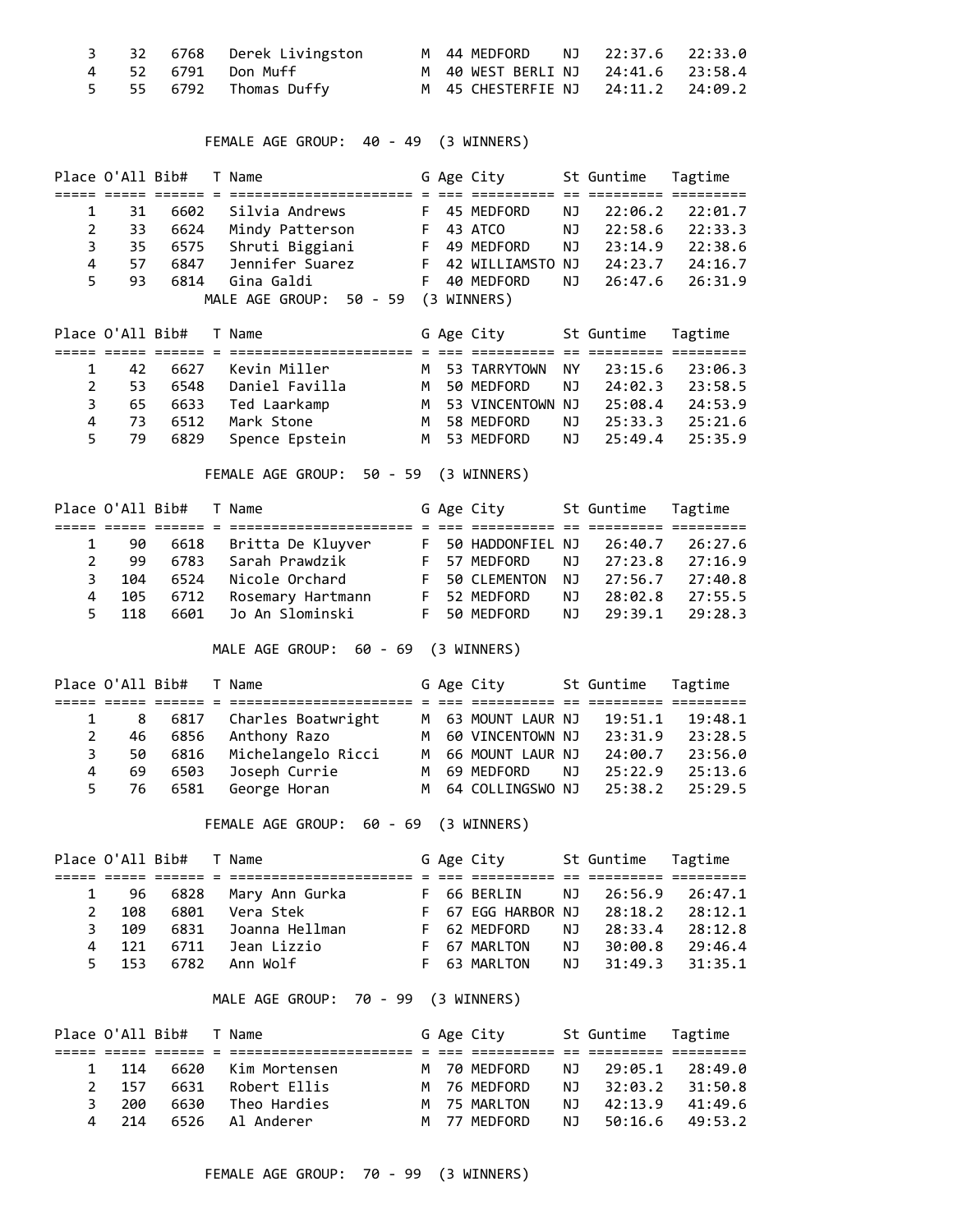| Place O'All Bib# |  | Name                 |            | G Age City   |      | St Guntime | Tagtime    |
|------------------|--|----------------------|------------|--------------|------|------------|------------|
|                  |  | ____________________ | ___<br>--- |              | $ -$ | ______     |            |
| 1 170            |  | 6629 Diane Hardies   |            | F 73 MARLTON |      | NJ 33:29.7 | $-33:14.3$ |

Page 1 and 2012 12:00 the contract of the contract of the contract of the contract of the contract of the contract of the contract of the contract of the contract of the contract of the contract of the contract of the cont

### SHOPRITE EMPLOYEES FINISH

| Place Bib# | Name                  |  | Gen Age Guntime Tagtime Gen G |  |  |
|------------|-----------------------|--|-------------------------------|--|--|
|            |                       |  |                               |  |  |
|            | 1 6762 Bill Hill      |  | 58 24:41.3 23:56.5 1 M        |  |  |
|            | 7   6779 Marie Galeno |  | 46 42:52.4 42:33.8 1 F        |  |  |

## TEAM WINNERS SORTED BY TAG TIME

### FAMILY/FRIEND TEAMS

| 1. 1:11:12.7 PETERSON POWER                     |                                                                                                                                                  |                                      |   | 23:44.3) |
|-------------------------------------------------|--------------------------------------------------------------------------------------------------------------------------------------------------|--------------------------------------|---|----------|
| 19:52.6<br>$\mathbf{1}$                         | 6569 John Peterson<br>2 25:31.0 6587 Danielle Boyd<br>3 25:49.1 6635 Sam Klym<br>4 ( 29:26.9) 6588 Mark Boyd<br>5 ( 31:14.8) 6570 Paige Peterson | M 23<br>F 30<br>F 28<br>M 31<br>F 33 |   |          |
| 2. 1:16:34.2 WE ARE FAMILY                      |                                                                                                                                                  |                                      | ( | 25:31.4) |
|                                                 | 1 20:41.0 6525 Flynn Dymkowski<br>2 25:37.4 6523 Thomas Dymkowski<br>3 30:15.8 6527 Wendy Dymkowski                                              | M 16<br>M 49<br>F 49                 |   |          |
| 3. 1:31:20.2 TEAM PIN OAK                       |                                                                                                                                                  |                                      |   | 30:26.8) |
| $\mathbf{1}$<br>4. 1:34:36.6 REMARKABLE STRIDES | 2  26:29.0  6504  Nick Aristone<br>3 39:32.4 6506 Grace Doron-Goldstein F 7<br>4 ( 39:36.0) 6505 Sarah Doron-Goldstein F 31                      | F 29<br>M 27                         |   |          |
|                                                 |                                                                                                                                                  |                                      |   | 31:32.2) |
| 31:24.1<br>$1 \quad \blacksquare$               | 6772 Nicole Kramer<br>2 31:24.5 6794 Olivia Kramer<br>3 31:48.0 6769 Sandra Kramer<br>4 (31:49.0) 6771 Dominic Kramer                            | F 36<br>F 8<br>F 63<br>M 10          |   |          |
| 5. 1:47:10.9 THE MACK FAMILY                    |                                                                                                                                                  |                                      | ( | 35:43.7) |
|                                                 | 1 28:10.4 6556 Jacob MacKiewicz<br>2 33:27.8 6555 Craig MacKiewicz<br>3 45:32.7 6554 Abby MacKiewicz<br>4 ( 46:00.1) 6553 Ashley MacKiewicz      | M 9<br>M 42<br>F 7<br>F 41           |   |          |

### HIGH SCHOOL BOYS

|  | 1. 56:42.2 SHAWNEE BOYS XCOUNTRY              |  | (18:54.1) |
|--|-----------------------------------------------|--|-----------|
|  | 18:08.9     6540 William Pellegrino      M 17 |  |           |